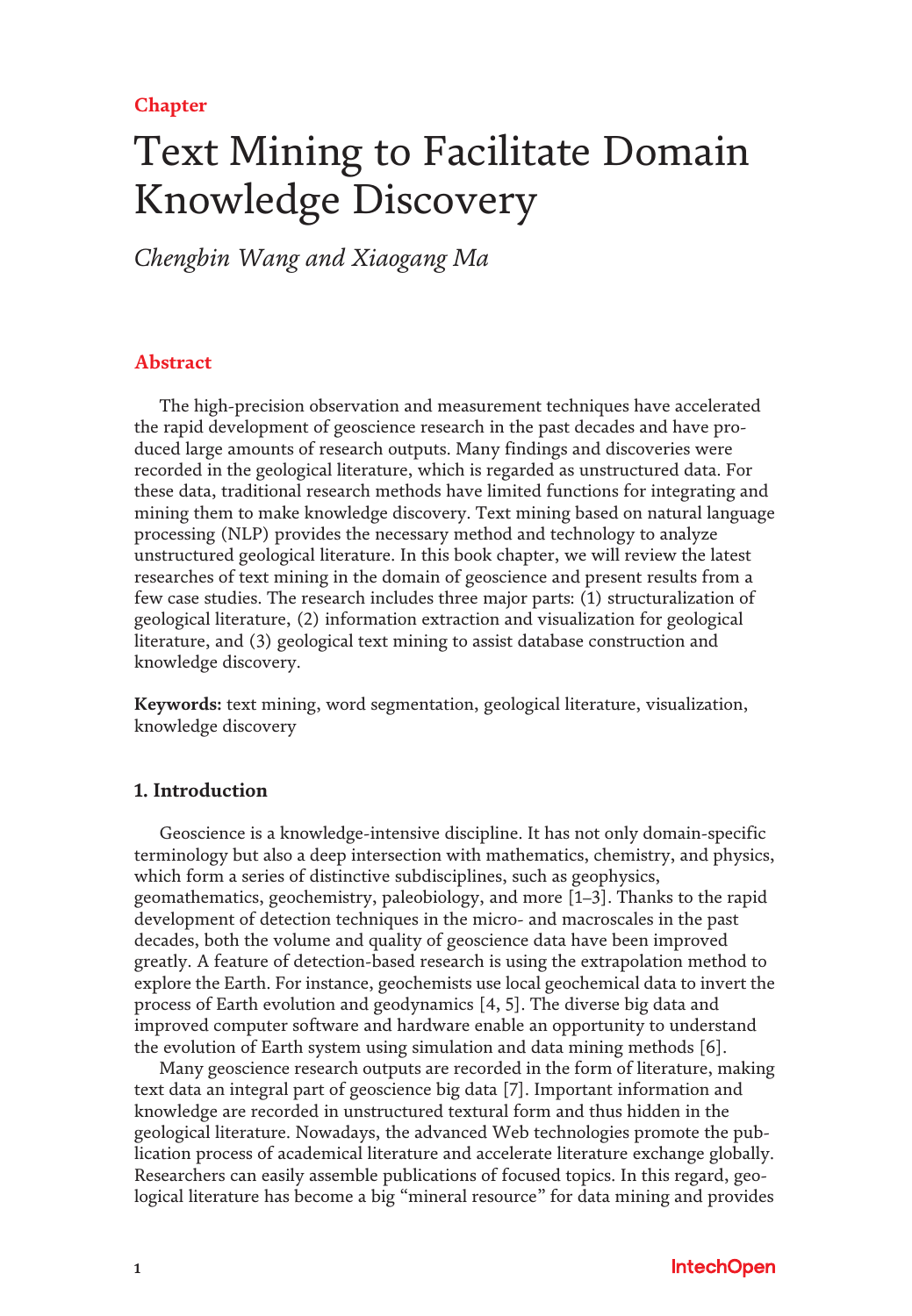tremendous opportunities for new knowledge discovery. In recent years, the open data initiative has promoted government agencies, scientific organizations, and academic publishers to provide literature archives for nonprofit reuse; some are even open and free. For instance, the US Geological Survey (USGS) and China Geological Survey (CGS) have published outputs of geological survey investigation online [8, 9]. Elsevier and Springer have provided application programming interfaces (API) for developer and scientists to access metadata, full text, and conduct text mining [10, 11]. We anticipate that more geological literature will be made available by publishers, government agencies, research organizations, and individual scientists in the coming years.

In a recent review article [12], Gil and other scholars proposed a research agenda of intelligent systems that will result in fundamental new capabilities for understanding the Earth system. Automated information extraction and integration from published literature is listed as a key research direction in the agenda. Domainspecific text mining can be regarded as a topic in interdisciplinary fields, such as geoinformatics, ecoinformatics, and bioinformatics. Conventionally, text mining is a research topic in computer science. The new development in interpreted programming language and the wide-spreading open-source packages and libraries enable scholars in various disciplines to quickly learn the latest algorithms and apply them to their domain-specific researches. There are many widely used open and free libraries in text mining, such as TensorFlow [13], DeepDive [14], Caffe [15], CNTK [16], and MXnet [17]. Even if a researcher has only the basic skills in programming, he or she will be able to make a deep research using these libraries.

Text mining contains the following major steps: data collection and preprocessing, identification of entities and their links, and knowledge representation. Data collection can take place in many forms. For example, one can require permission to get data from a database or publisher and can also retrieve data form the Web by a data extractor. The obtained data from different sources may be recoded in diverse formats, such as text files and scanned images. It is necessary to transform the data into an organized, computer-readable format. For instance, we can use the optical character recognition (OCR) to identify characters and words from the scanned images of a book or paper. After the preprocessing, the next step is to analyze the information and meaning of the text data. In the early stage, many researchers have tried to use automatic text summarization to extract a concise and informative abstract that covers the key information of a text document [18–20]. Nevertheless, due to the limitation of poor readability, automatic text summarization has yet to achieve satisfactory results.

Knowledge graphs, as proposed by Google, are semantic networks with directed graph structure, which have provided new ideas to extract and represent the text information. The words representing the major entities and relationships carry the key information in a document. Therefore, a text document can be represented by a knowledge graph to show a list of entities and their relationships. The structured knowledge graph is a specific data base and can be further analyzed and visualized by graph methods. Every entity is regarded as a graph node, and the relationship between two nodes is represented as an edge. The graph visualizes the nodes and edges to represent the implicit information network of a document. In recent years, many open knowledge graphs have been constructed based on text information, such as Google knowledge vault [21], DBpedia [22], Freebase [23], YAGO [24], Wikidata [25], OpenIE [26], and NELL [27]. These knowledge graphs devote to acquire entities and their links for various topics during the construction. In contrast, some domain-specific knowledge graphs only focus on one or a few topics. For instance, the MusicBrainz [28], UniProtKB [29], and GeoName [30] are knowledge graphs in the music, biology, and geography fields, respectively. The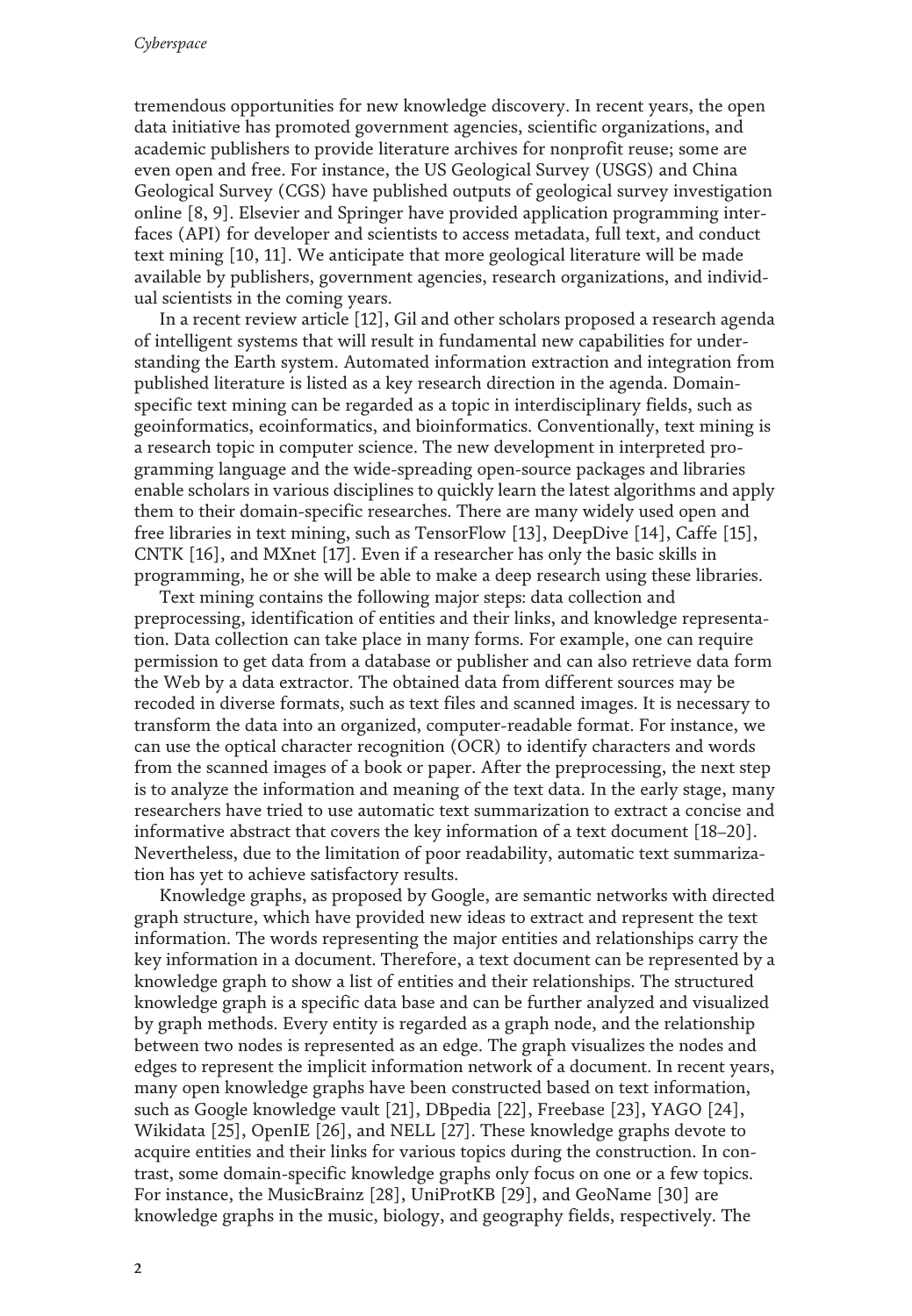recent development of NLP and semantic technologies also provide new methods and tools for building knowledge graphs [14, 31, 32].

In this chapter, we will review the development of text mining in the domain of geoscience in recent years and present results of a few case studies. Comparing with other disciplines, the domain of geoscience still has limited applications of NLP and text mining. We hope the presented work will be of interested to the text mining community, and we anticipate more innovative text mining applications will appear in geoscience and other disciplines in the near future.

# **2. Structuralization of geological literature**

Text data are usually consisted of sentences written by authors with personal understandings and opinions. Compared to metadata, text data are characterized by ambiguity, polysemy, and irregular input in the natural language. It is difficult for computers to read and understand. It is necessary to segment a piece of text into semantic word sequences for further computer processing. English and other Latin languages have relatively simple morphology, especially inflectional morphology, and are segmented by spaces between words naturally. For those languages, it is often possible to ignore the word segmentation task entirely. In contrast, there is no space between words in a few other languages, such as Chinese. It is difficult for a computer to identify the boundary of a meaningful word or phrase in Chinese [33, 34]. The methods of Chinese word segmentation were classified into dictionary-based, statistically based, and hybrid approaches [33]. The statistically based methods include machine learning and deep learning methods, such as hidden Markov model (HMM), maximum entropy Markov model (MEMM), conditional random fields (CRF), and long short-term memory (LSTM).

From another perspective, the methods of word segmentation can be divided into generic and specific domain methods according the usage scenarios. In the generic domain, because of the shortcomings of word segmentation rules, some new words, especially the professional terms, will be regarded as out-of-vocabulary and cannot be identified correctly. Geology, as a knowledge-intensive discipline, has a systematic domain-specific terminology. Most of geologic terms are not familiar with the public. Geological literature including the geological terms has their unique characteristics. For instance, the geological literature is always organized according to some fixed format and contains lots of professional geologic terms that only people with a background knowledge can read and understand. The geological literature is dominated by descriptive sentences and has little ambiguity in information expression. In geological literature written in Chinese, it is also featured by mixed writing of Chinese and English terms as well as compound terms consisted of multiple geological terms [2, 7]. The text data in the natural language are sequence data; the word usage and combination are only influenced by the context. Based on the characteristics of text data, machine learning method (e.g., CRF) and deep learning method of neural network (e.g., neural network (CNN), LSTM) have been introduced to segment geological literature in Chinese in recent 2 years with successful results [7, 34–36].

#### **2.1 Conditional random fields**

For a random vector (e.g., in NLP), the joint probability is a high-dimensional distribution, which oversteps the processing power of an ordinary computer and is difficult to monitor during data processing. To reduce the data size, the highdimensional distribution is divided into a series of production of conditional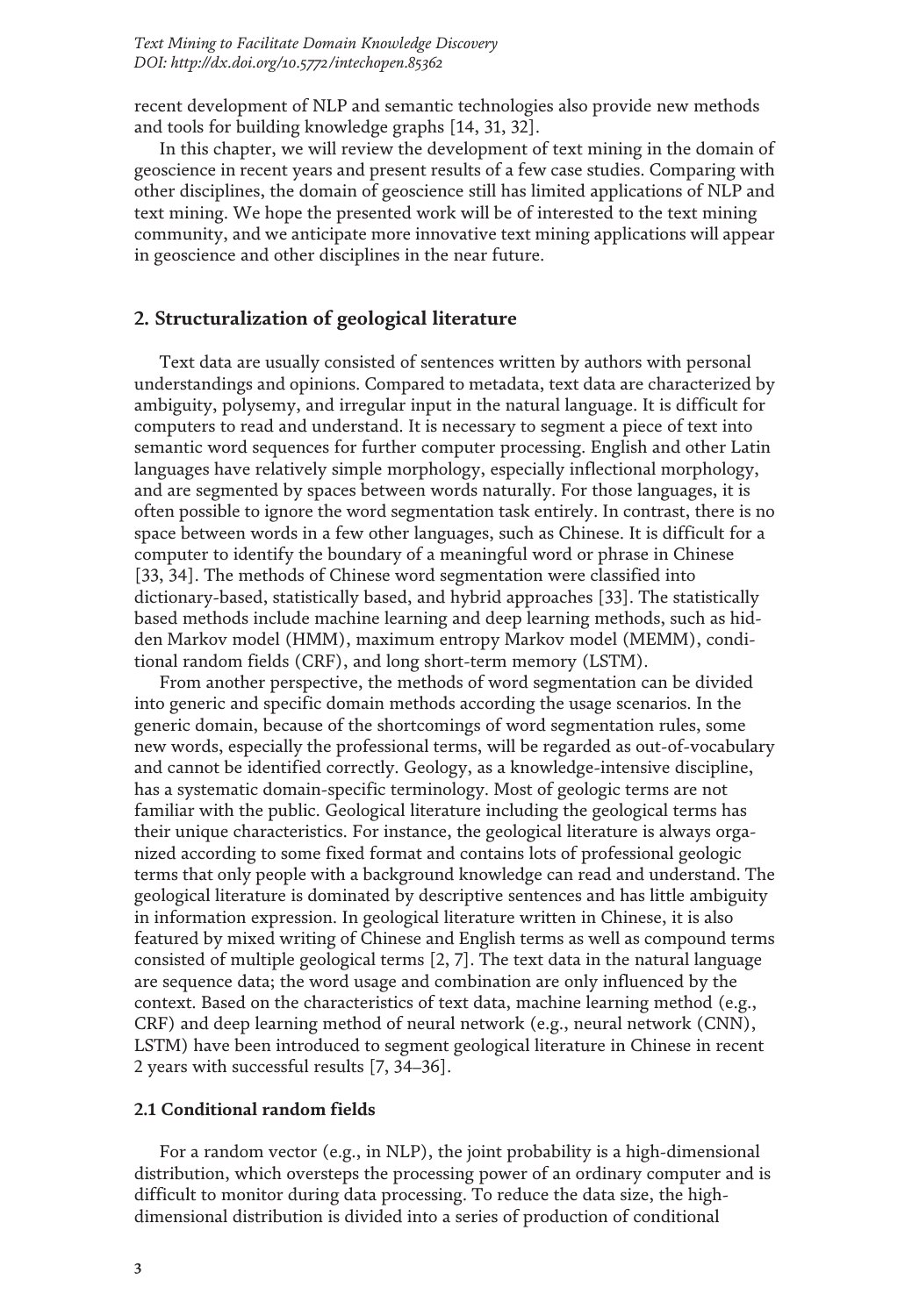probability based on the independence hypothesis [37]. The probabilistic graphical model is a graph to describe independence relationship between multivariate in a high-dimensional probabilistic model, thus to reduce computer load. The probabilistic graphical model includes both directed and undirected models. The directed graphical model indicates there is a causation relationship between the variables, such as Bayesian networks. The variables in undirected graphical model have dependency with each other, such as Markov networks and CRF, which is different from the causation relationships.

CRF model is a discriminative graph model, while HMM is a generative graph model. The role of CRF model is to create the discriminant boundaries similar to the support vector machine model, which has a wide usage in the fields of NLP and bioinformatics. Compared with HMM and the maximum entropy model (MEM), the CRF model improves the accuracy and addresses the drawback of label bias [38, 39]. Text data are unstructured sequence data. The structuralization of geological text is a process of word segmentation or named entity recognition (NER), which divides the geological text into a series of semantic words. For natural language, the text is only influenced by the context, which is consistent with the assumption condition of the CRF model. The assumption condition is that multivariable obeys the Markov property. In other word, the label of part of speech at *n* position in NLP only has relationship with the word or character at *n-1* position. From the point of view of the graph model, *Yv* is a subset of *V* nodes set in the graph  $G = (V, E)$ ; the following equation is established:

$$
p(Y_v|X, Y_w, w \neq v) = p(Y_v|X, Y_w, w \sim v)
$$
\n<sup>(1)</sup>

where  $X = \{X_1, X_2, ..., X_n\}$  is the words or characters of text data in NLP,  $w \sim v$  denotes neighbor nodes of node  $v$  in the graph, and *Y* is the label set of<br>part-of-speech *[R\_F\_M\_S*]. For NI P\_the graphical structure is chain-structur part-of-speech {B, E, M, S}. For NLP, the graphical structure is chain-structured (**Figure 1**) [14–16].

According the factorization of joint probability distribution of undirected graph, the CRF model can be written as

$$
p(\mathbf{Y}|\mathbf{X}) = \frac{1}{Z(\mathbf{X})} \prod_i e^{\sum_k \lambda_k f_k(\mathbf{X}, Y_{i-1}, Y_i, i)} = \frac{1}{Z(\mathbf{X})} e^{\sum_i \sum_k \lambda_k f_k(\mathbf{X}, Y_{i-1}, Y_i, i)}
$$
(2)

In which *i* is the node position, *k* denotes the sequence number of feature function, and  $\lambda_k$  is the weight parameter. In Eq. (2), the feature function can be expressed in Eq. (3), which contains information of transfer and status features.

$$
f = \sum_{i}^{T} \sum_{k}^{M} \lambda_k f_k(\mathbf{X}, Y_{i-1}, Y_i, i)
$$
 (3)

In CRF-based word segmentation, Wang et al. [7] designed a two-step workflow to segment geological literature in Chinese. First, a hybrid corpus was created using



**Figure 1.** *A chain-structured CRF graph [7, 40].*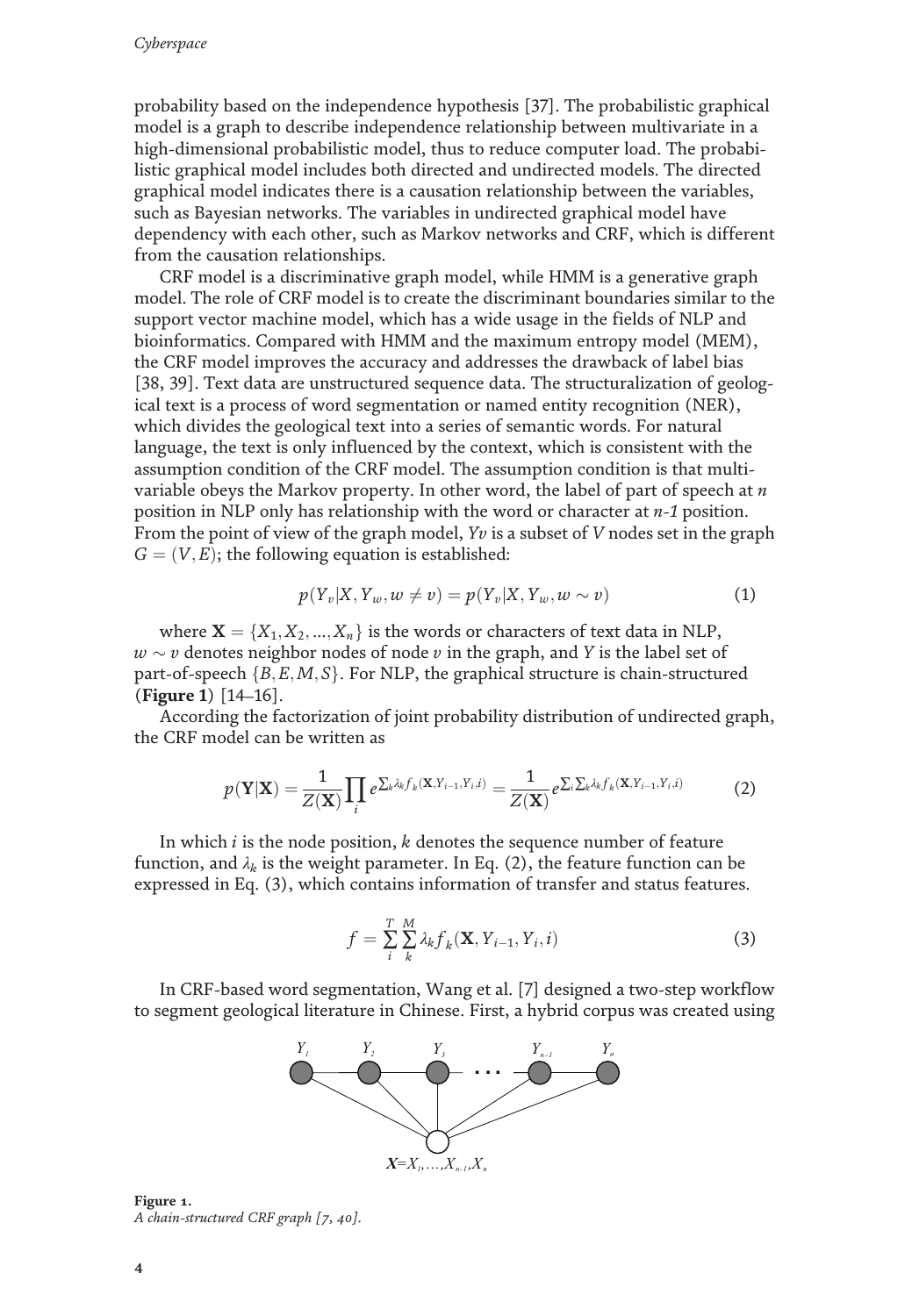dictionary matching and manual label methods on the basis of geological literature in CNKI, geology dictionary, TCCGMR (the terminologies and classification codes of geology and mineral resources), and a generic corpus of Peking University. Second, the segmentation rules were trained to build geological word segmentation model by the hybrid corpus, and then the trained model containing word segmentation rules was used to segment geological literature in Chinese. The workflow is shown in **Figure 2**.

In that study, a geology dictionary of 11,000 geological terms, the TCCGMR of 80,000 geological terms, and the generic corpus of Peking University were used to build the hybrid corpus. By this way, geological knowledge was introduced into the corpus to train the rules of word segmentation of geological literature. It is the most notable feature compared with other Chinese word segmentation machine. The three parameters of precision, recall, and F-scores were used to evaluate the performance of CRF-based word segmentation in that work. The result was showed in **Figure 3**. The hybrid corpus combining a generic corpus and a geological corpus has a better performance than either the generic corpus or the geological corpus alone. The precision of the hybrid training reaches 94.14%, which is 7.84% and 0.52% higher than that of CRF-PKU and CRF-GEO, respectively. The recall of hybrid corpus reaches 91.40%, which is 9.30% and 0.41% higher than that of CRF-PKU and CRF-GEO, respectively. The F-score of the hybrid corpus reaches 92.75%, which is 8.60% and 0.46% higher than that of CRF-PKU and CRF-GEO, respectively.



**Figure 2.** *Workflow of CRF-based word segmentation for geological literature in Chinese.*



**Figure 3.** *Performances of the CRF model in different corpus. CRF-PKU, generic corpus of Peking University; CRF-GEO, geological corpus; CRF-GEO + PKU, the hybrid corpus combining generic and geological corpora.*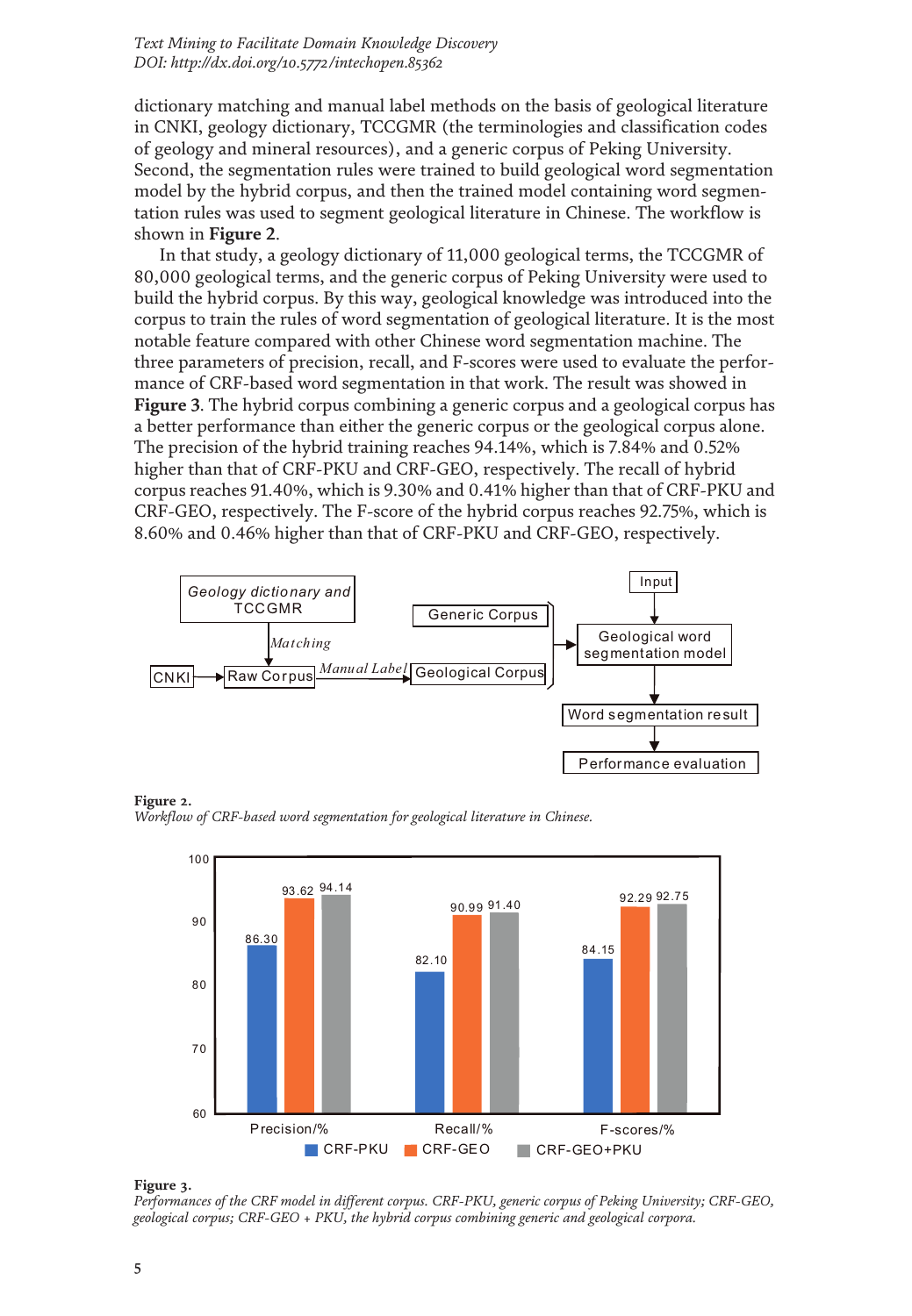#### **2.2 Long short-term memory**

The text data are consisted of a series of sequential words or characters, which can be regarded as a special data of time series and can be processed by the methods used in the time series analysis. Words or characters in text data are not completely independent but are connected to and influenced by the adjacent words or characters. In the model of neural network, it contains three basic compositions: input layer, hidden layer, and output layer. The layers of ordinary neural networks are linked with each other by weights. The nodes in a same layer are independent and have no link with each other. If the ordinary neural network methods are used to process text data, the semantic information of context will be missing. Recurrent neural network (RNN) has a short memory by nodes connecting in the hidden layer, which can receive information from self-cell and other cells. RNN has been used in the fields of NLP and automatic speech recognition [41, 42]. RNN model has the drawback of vanishing gradient problem, which means RNN model only obtains the information that is limited in the adjacent node position [43]. To address this challenge, the LSTM model designed input gate, output gate, and a forget gate to obtain information of far nodes and regulate the information flow between the cells [44] (**Figure 4**).

$$
i_t = \sigma(W_i \cdot [h_{t-1}, x_t]) + b_i \tag{4}
$$

$$
f_t = \sigma(W_f \cdot [h_{t-1}, x_t]) + b_f \tag{5}
$$

$$
c_{t} = f_{t}c_{t-1} + i_{t}\tanh(W_{c}x_{t} + W_{c}h_{t-1} + b_{c})
$$
\n(6)

$$
ot = \sigma(W_o \cdot [h_{t-1}, x_t]) + b_o \tag{7}
$$

$$
h_t = o_t^* \tanh(c_t) \tag{8}
$$

in which *i*, *f*, *c*, and *o* denote input gate, forget gate, cell vector, and output gate, receptively. σ denotes the activation functions. *W* denotes weight matrices and bias vector parameters which need to be learned during the training.

Qiu et al. [36] proposed a geological literature segmenter based on the Bi-LSTM model. The segmenter was carried out by the following stages (more details can be seen in the reference article):

1. Corpus construction: The corpus from domain-generic and domain-specific texts is collected and constructed.



**Figure 4.** *The cell of LSTM [43, 45].*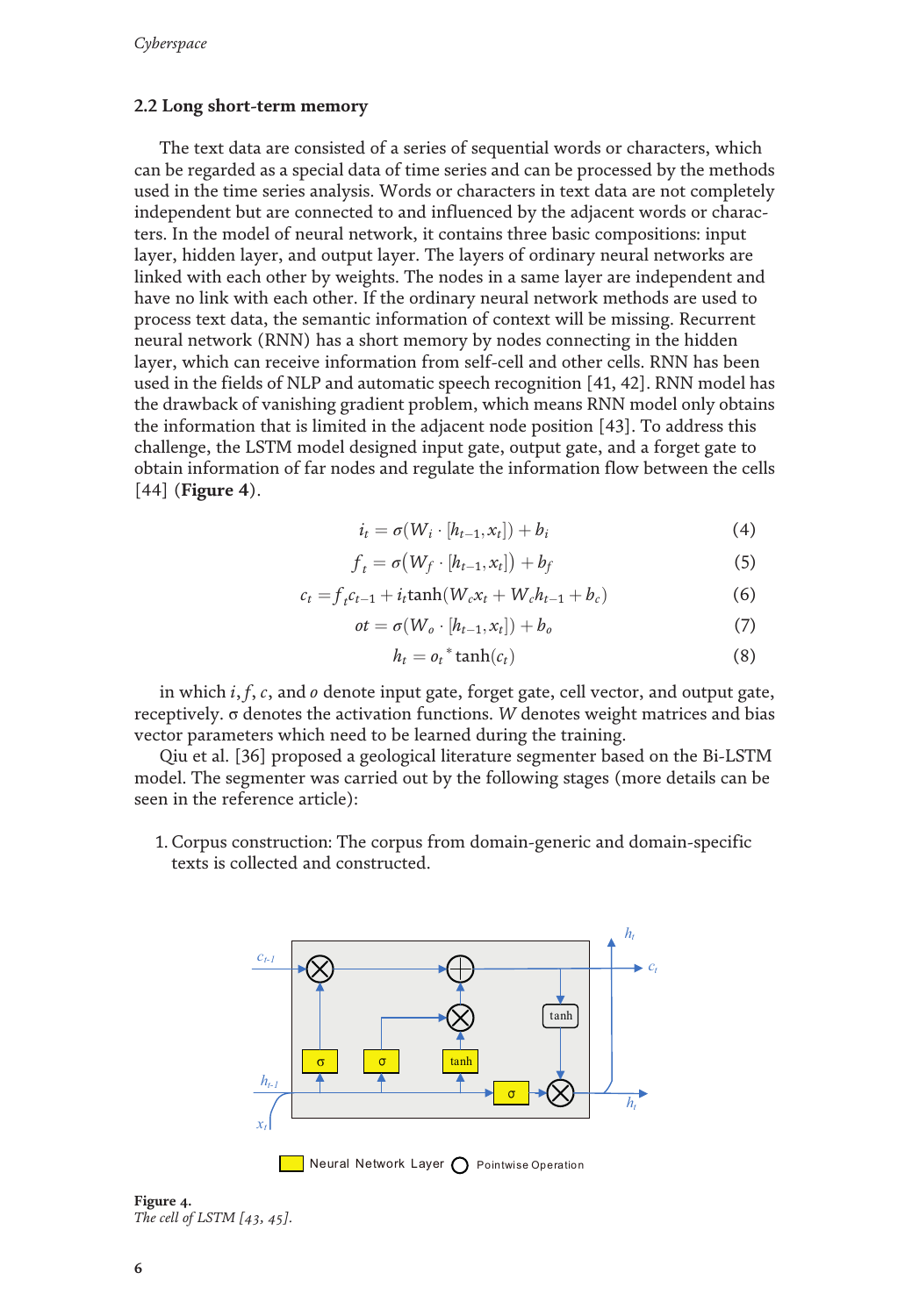- 2.Words grouped: Each word is grouped based on frequency and a ranking algorithm.
- 3. Random extraction and combination: Each group of words in the previous step is extracted and joined together randomly.
- 4.Training: With the previous processing, sentences are formed via combination based on deep learning.
- 5. Testing and output: The resulting segmentation is post-processed and output.

In this research work, the significant highlight is that the training corpus is random. The segmentation rule was learned from the words and their corresponding sequences of the training corpus. The training corpus did not have any manual label information. The precision, recall, and F-scores reach 86.1%, 87.1%, and 86.6%, respectively. Compared with Wang et al. [7], the performance of CRF-based method is better than the Bi-LSTM-based segmenter based on the performance reported in their papers. But the Bi-LSTM-based method has a strong ability of identifying new words. The rate of out-of-vocabulary word identification reached 71.1%.

## **3. Text information visualization and knowledge discovery**

#### **3.1 Information visualization of a single geological literature**

The nodes of content word and their links are the carrier of literature information and knowledge. In a large open knowledge graph, the key information was stored in in a triple format. Moreover, the bigram is also widely used in the text information representation. Wang et al. [7] used the bigram graph to represent the single geological literature.

The visualization was built based on the "from," "to," and "weight" variables. The variables of "from" and "to" indicate the sequence of content words in the content word corpus. In the content-word pairs, the former content word is defined as "from" variable, and the latter is defined as "to" variable. Their weights were defined by the co-occurrence frequency of content-word pairs. The bigram graph was used to visualize the nodes of content words and their links.

In geological exploration, the anomaly information of geology, geochemical exploration, geophysical exploration, and remote sensing is important clues for mineral prospecting [46]. To state different anomaly information, literatures of geological exploration will have significant features in the term of word frequency. **Figure 5** shows the main information hidden in a single literature of geophysical exploration. In this visualization, geological terms (e.g., *aeromagnetic*, *gravity*, *magnetic*) and geophysical data processing terms (e.g., *inversion*, *horizontal gradient*, *information*) are all linked to the term *anomaly*. The visualization represents the hidden key knowledge in the geological literature.

#### **3.2 Geological text mining for discovering ore prospecting clues**

Geology research not only reveals the earth evolution and promotes our understanding of the Earth but also has a close relationship with the human society. One of the important roles of applied geology is to discover mineral deposits and provide raw material for economic construction and development. In the long geological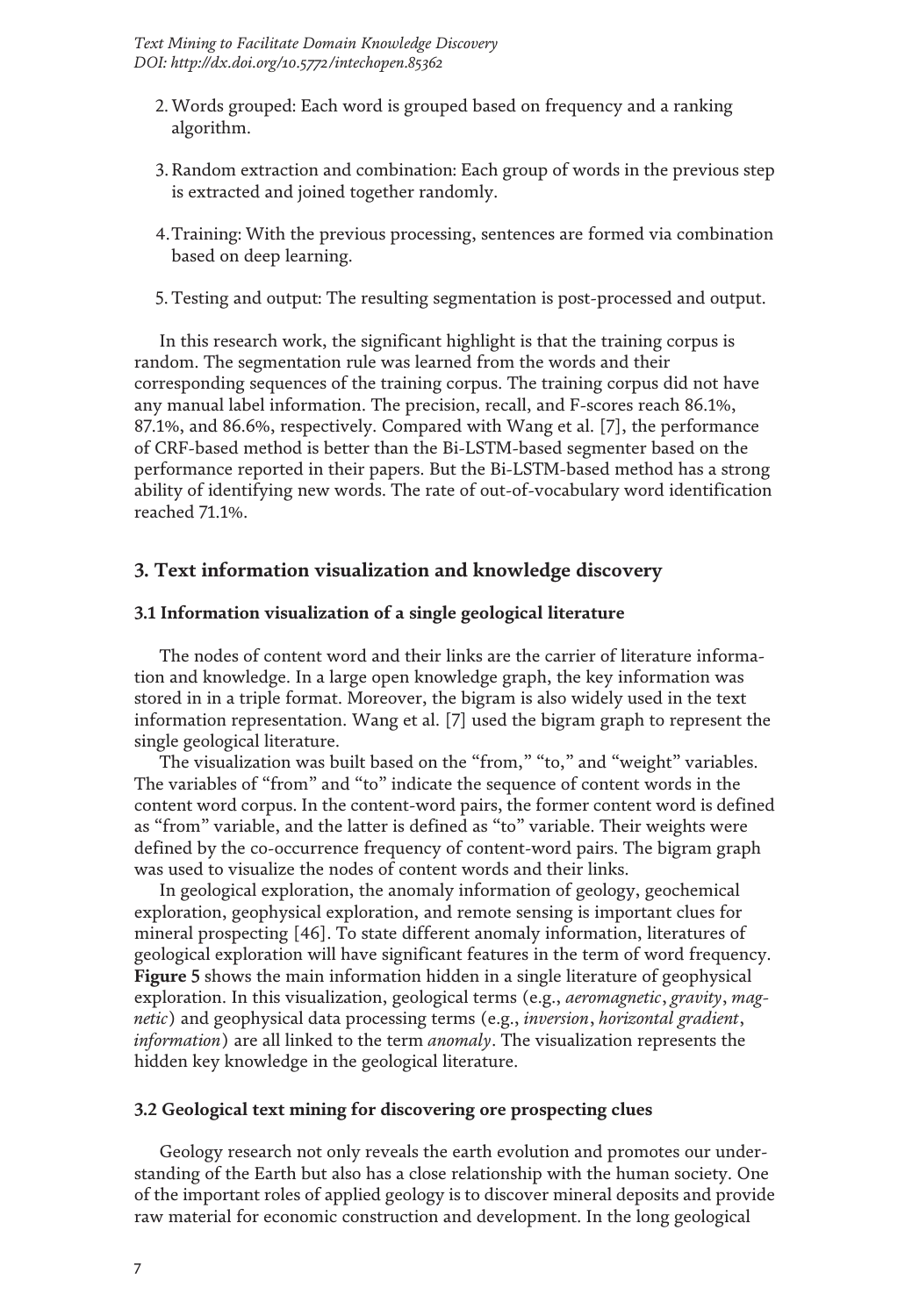

**Figure 5.** *Bigram graph of content words in the whole literature represents the key information in the geological report*  $(n > 10)$ .

history, mineral deposits were formed with large-scale geological events and were buried in the depth of Earth crust. If the mineral deposits were not broken down under the erosion of weathering after mineralization, there are ways to discover them. In the earlier days, geologists discovered mineral deposits by identifying the rock outcrops associated with mineralization. Then, along with many technological developments, the geochemical exploration, geophysical exploration, and remote sensing were also used to improve the result of mineral prospecting and mineral exploration. In recent years, GIS-based and three-dimensional mineral prospect mapping has been used in mineral exploration. Through those technologies, multisource anomalies, such as geochemical anomalies, geophysical anomalies, geological anomalies, and remote sensing anomalies, can be determined.

The anomaly information is usually derived from structured numeric data. The structured numeric data are only one part of geological big data. The majority of geological big data are unstructured, such as text and image. Previous mineral exploration mainly depends on derived information from the structured numeric data. Some important information related to the mineral prospecting and exploration is hidden in the unstructured text, such as host rock, alteration types, geological setting, ore-controlled factors, geochemical and geophysical anomaly patterns, and location. The favorable information extraction and identification from geological literature are a big challenge for conventional research methods. The NLP-based text mining provides a chance to address this challenge.

Li et al. [35] used the CNN method to classify geological text data into four categories (geology, geophysics, geochemistry, and remote sensing) on three scales (word, sentence, and paragraph). Their work extended the work on Chinese word segmentation and text preprocessing to the domain of mineral exploration. These four categories represent four types of mineral exploration information. Compared with word and paragraph scales, the sentence scale has the best performance. In their work, the *precision*, *recall* and *F-scores* of text classification reach 93.68%,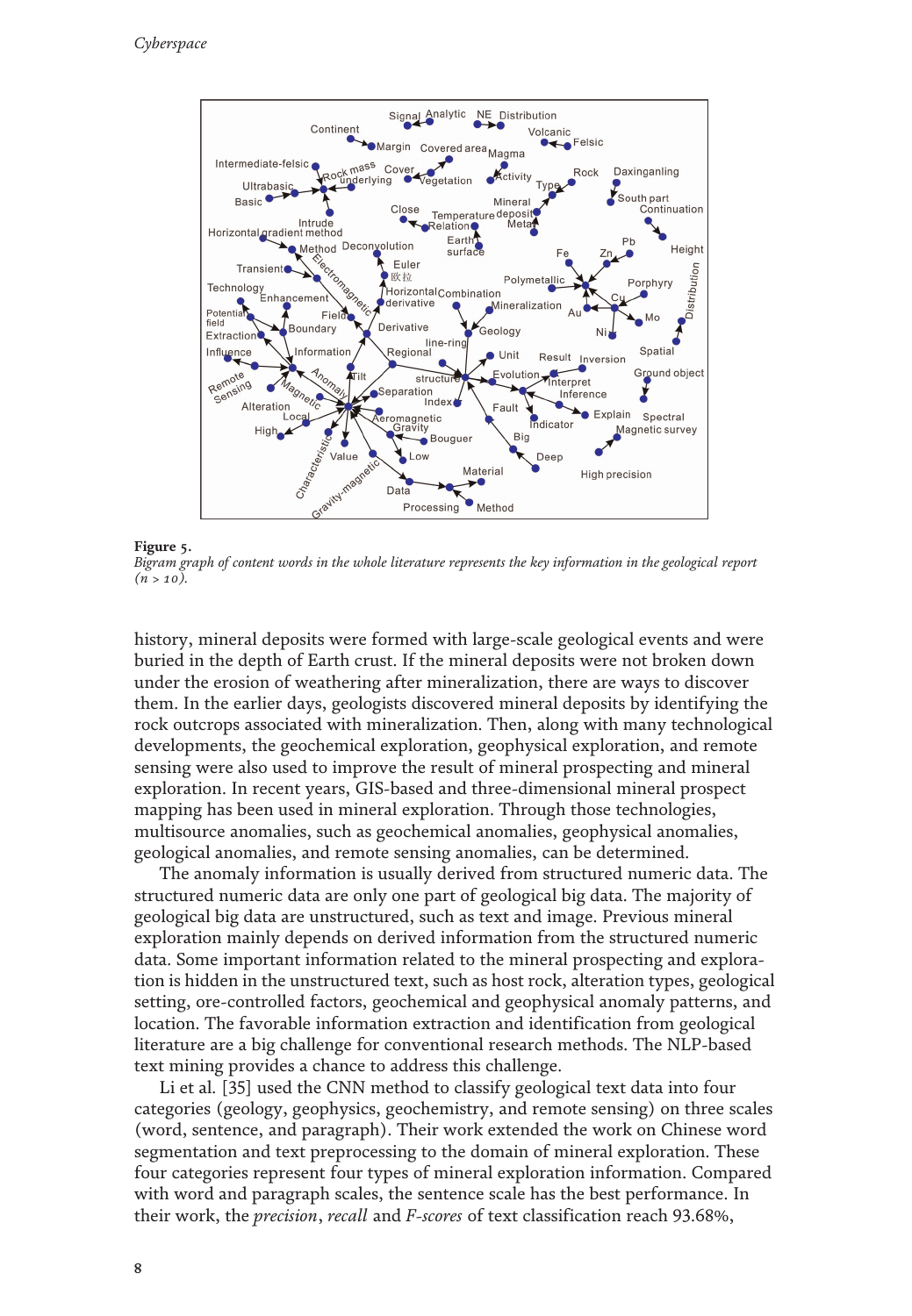93.50%, and 92.68%, respectively. Then a co-occurrence matrix was utilized to extract content words and their relationships as nodes and links from the classification result and to visualize the information in a knowledge graph. By this way, four categories of favorable information for mineral prospecting and exploration were expressed in a bigram graph and a chord graph.

## **3.3 Geological text mining to assist database construction and knowledge discovery**

The microfossil at 4280 million years old found in Quebec, Canada, may be the oldest fossil as so far [47]. In the Earth's history, biological evolution has a close corresponding with the geological evolution. The existence of biology depends on specific physical and chemical conditions, such as oxygen content and temperature. In other words, different biotypes and biocenoses indicate the conditions of different earth environments. The fossils were formed along with the sedimentary environment and are the footprint left by the biosphere. Each fossil records some biological information, such as biological morphology and living environment. Paleontologists always study the fossils to explore the earth environment evolution. A single fossil cannot indicate biological and geological evolution. The conclusions of such evolution are based on a series of comparative studies of fossils in different geological times and settings.

The Paleobiology Database (PBDB; http://paleobiodb.org) contains systematic and detailed fossil information, which make it a necessary infrastructure for fossil comparative researches. The PBDB is one of the most successful fossil databases, which was founded nearly two decades ago. Now it has become an open and active community for different research agendas. In the initial stage, the fossil records in the PBDB were from original fieldworks and extracted from published literature manually. As the rapid development of digital publication, the manual data entry for fossil information became tedious and less efficient and was not able to deal with the massive amounts of new and legacy publications. To address this challenge, PaleoDeepDive [46], a machine reading and learning system, was developed to extract fossil information from literature. This system uses the factor graph and NLP technologies to identify fossil entities and their semantic relationships. The extracted results were stored in the form of triples inside a knowledge base. Compared with the manual fossil data entry, the output of PaleoDeepDive has an obvious advantage in terms of quantity. Moreover, the change trend (e.g., taxonomic diversity and genus-level turnover) has a high corresponding relationship with the manual data entry [48]. The extracted fossil records have been used to update the PBDB. Now, the PBDB is not just a paleobiology database, it also provides WebGISbased interface for fossil information retrieval and query. It also provides R library, API, and a mobile APP for researchers and the general public to use. Based on the PDBD, a series of high-quality research papers have been published to improve our understanding about the Earth. For instance, Peters et al. [49] analyzed the rise and fall of stromatolites in North America and divided the marine environment into three phases based the change of stromatolites.

The application of GeoDeepDive is still ongoing. Macrostrat (https://macrostrat. org/), a collaborative platform for geological data exploration and integration, was constructed based on the results that GeoDeepDive extracted from massive amounts of scientific literature. By April 2018, Macrostrat has contained 33,903 properties of geological units distributed across 1474 regions in North and South America, the Caribbean, New Zealand, and the deep sea, more than 180,000 geochemical and outcrop-derived measurements, all the fossil records in PBDB, and more than 2.3 million bedrock geologic map units from over 200 map sources [50].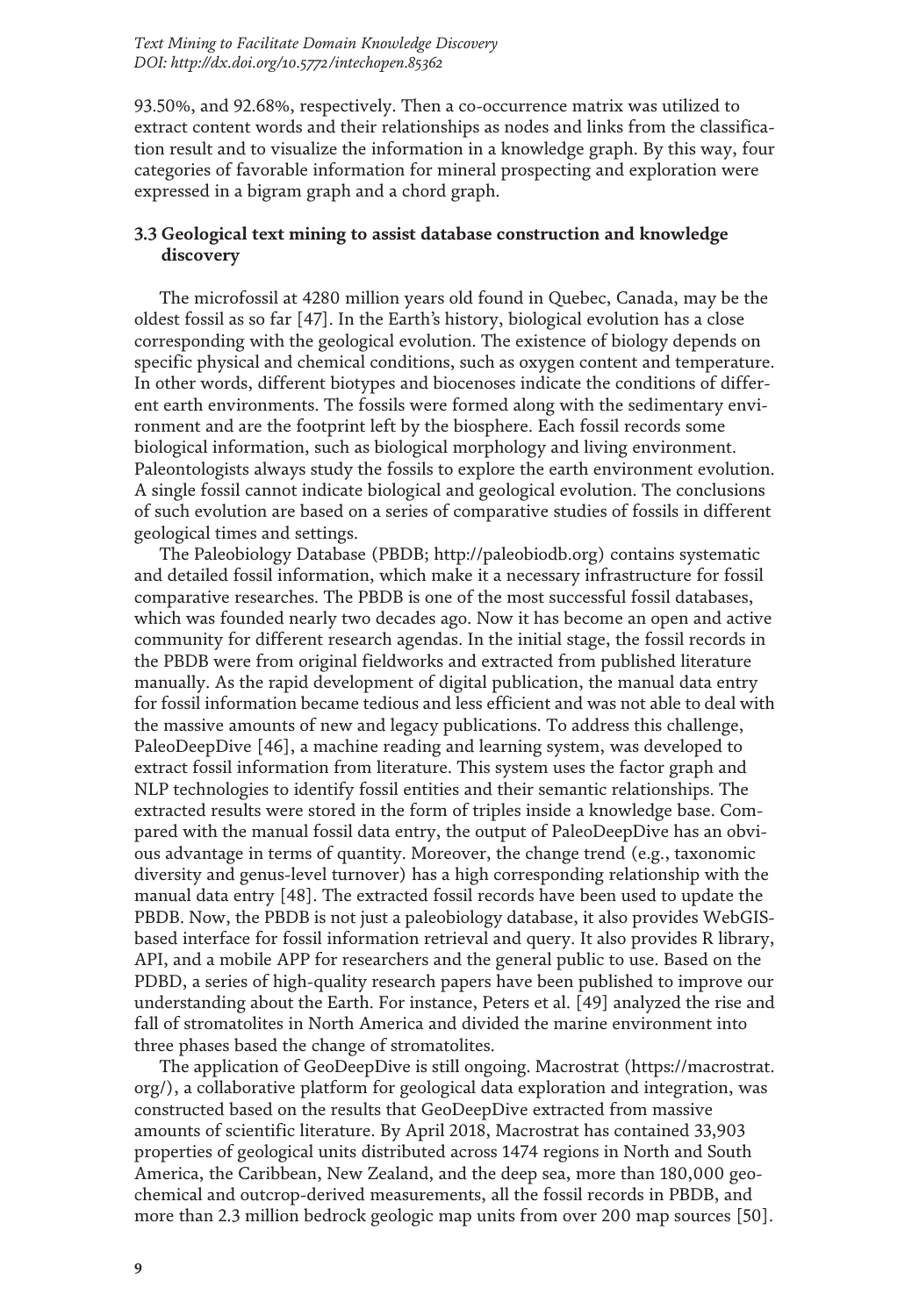# **4. Conclusion**

In this chapter, we reviewed the latest developments of NLP techniques in the domain of geoscience to accelerate knowledge discovery from geological literature and deepen our understanding about the Earth. From the review, it was concluded that the researches of text mining in geoscience are still in the early stage. Most current researches focus on the literature structuralization and simple information extraction at a single document scale. The information integration and knowledge discovery from the big data of geological literature require further work and will lead to a lot of innovative research topics and applications.

# **Acknowledgements**

The authors thank Prof. Abdelkrim El Mouatasim and Dr. Kristina Kardum for their organization for this book and their assistance. This work was supported by the National Key R&D Program of China (2017YFC0601500, 2017YFC0601504) and Fundamental Research Funds for the Central Universities, China University of Geosciences (Wuhan) (No. 162301182382).

# **Author details**

Chengbin Wang<sup>1\*</sup> and Xiaogang Ma<sup>2</sup>

- 1 School of Earth Resources, China University of Geosciences, Wuhan, China
- 2 Department of Computer Science, University of Idaho, Moscow, ID, USA

\*Address all correspondence to: wangchb@cug.edu.cn

# **IntechOpen**

<sup>© 2019</sup> The Author(s). Licensee IntechOpen. This chapter is distributed under the terms of the Creative Commons Attribution License (http://creativecommons.org/licenses/ by/3.0), which permits unrestricted use, distribution, and reproduction in any medium, provided the original work is properly cited. COBY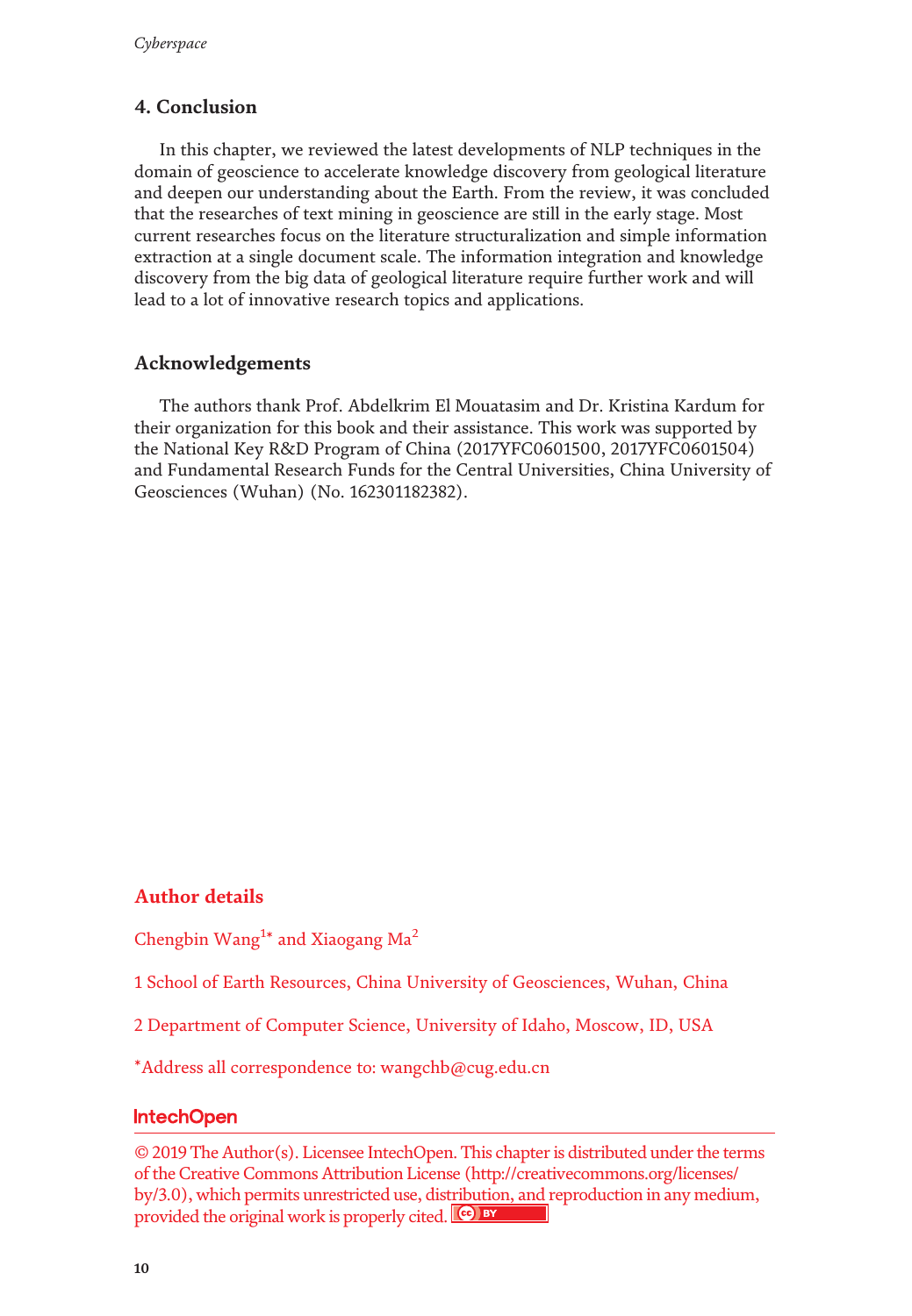## **References**

[1] Wang C, Ma X, Chen J. Ontologydriven data integration and visualization for exploring regional geologic time and paleontological information. Computers and Geosciences. 2018:12-19. DOI: 10.1016/j.cageo.2018.03.004

[2] Wang C, Ma X, Chen J. The application of data pre-processing technology in the geoscience big data. Acta Petrologica Sinica. 2018;**34**(2): 303-313. (in Chinese with English abstract)

[3] Ma X. Data science for geoscience: Leveraging mathematical geosciences with semantics and open data. In: Daya Sagar B, Cheng Q, Agterberg F, editors. Handbook of Mathematical Geosciences. Cham: Springer; 2018. pp. 687-702. DOI: 10.1007/978-3- 319-78999-6\_34

[4] Balch WM. Calcium carbonate measurements in the surface global ocean based on moderate-resolution imaging spectroradiometer data. Journal of Geophysical Research. 2005;**110** (C07001):1-21. DOI: 10.1029/ 2004jc002560

[5] Liu Y, Gao S, Hu Z, Gao C, Zong K, Wang D. Continental and oceanic crust recycling-induced melt–peridotite interactions in the trans-North China Orogen: U–Pb dating, Hf isotopes and trace elements in zircons from mantle xenoliths. Journal of Petrology. 2010;**51** (1–2):537-571. DOI: 10.1093/petrology/ egp082

[6] Guo H, Liu Z, Jiang H, Wang C, Liu J, Liang D. Big earth data: A new challenge and opportunity for digital Earth's development. International Journal of Digital Earth. 2016;**10**(1):1-12. DOI: 10.1080/17538947.2016.1264490

[7] Wang C, Ma X, Chen J, Chen J. Information extraction and knowledge graph construction from geoscience

literature. Computers and Geosciences. 2018;**112**:112-120. DOI: 10.1016/j.cageo. 2017.12.007

[8] USGS. Mineral Resources Data System (MRDS) [Internet]. Available from: https://mrdata.usgs.gov/mrds/

[9] CGS. GEOCLOUD 2.0 [Available from: http://geocloud.cgs.gov.cn]

[10] Elsevier. Elsevier Developers-Text Mining [Internet]. Available from: https://dev.elsevier.com/tecdoc\_text\_ mining.html

[11] Springer. Text and Data Mining at Springer Nature [Internet]. Available from: https://www.springernature.com/ gp/researchers/text-and-data-mining

[12] Gil Y, Hill M, Horel J, Hsu L, Kinter J, Knoblock C, et al. Intelligent systems for geosciences. Communications of the ACM. 2018;**62**(1):76-84. DOI: 10.1145/ 3192335

[13] Google. TensorFlow 1.12.0 [Internet]. Available from: https://gith ub.com/tensorflow/tensorflow/releases/ tag/v1.12.0

[14] Zhang C. DeepDive: a data management system for automatic knowledge base construction[thesis]. Madison: University of Wisconsin-Madison; 2015

[15] Jia Y, Shelhamer E. Caffe Tutorial [Internet]. Available from: http://caffe. berkeleyvision.org/tutorial/

[16] Microsoft. The Microsoft Cognitive Toolkit [Internet]. Available from: h ttps://www.microsoft.com/en-us/cog nitive-toolkit/

[17] Apache. MXNet A flexible and efficient library for deep learning [Internet]. Available from: https://mxne t.apache.org/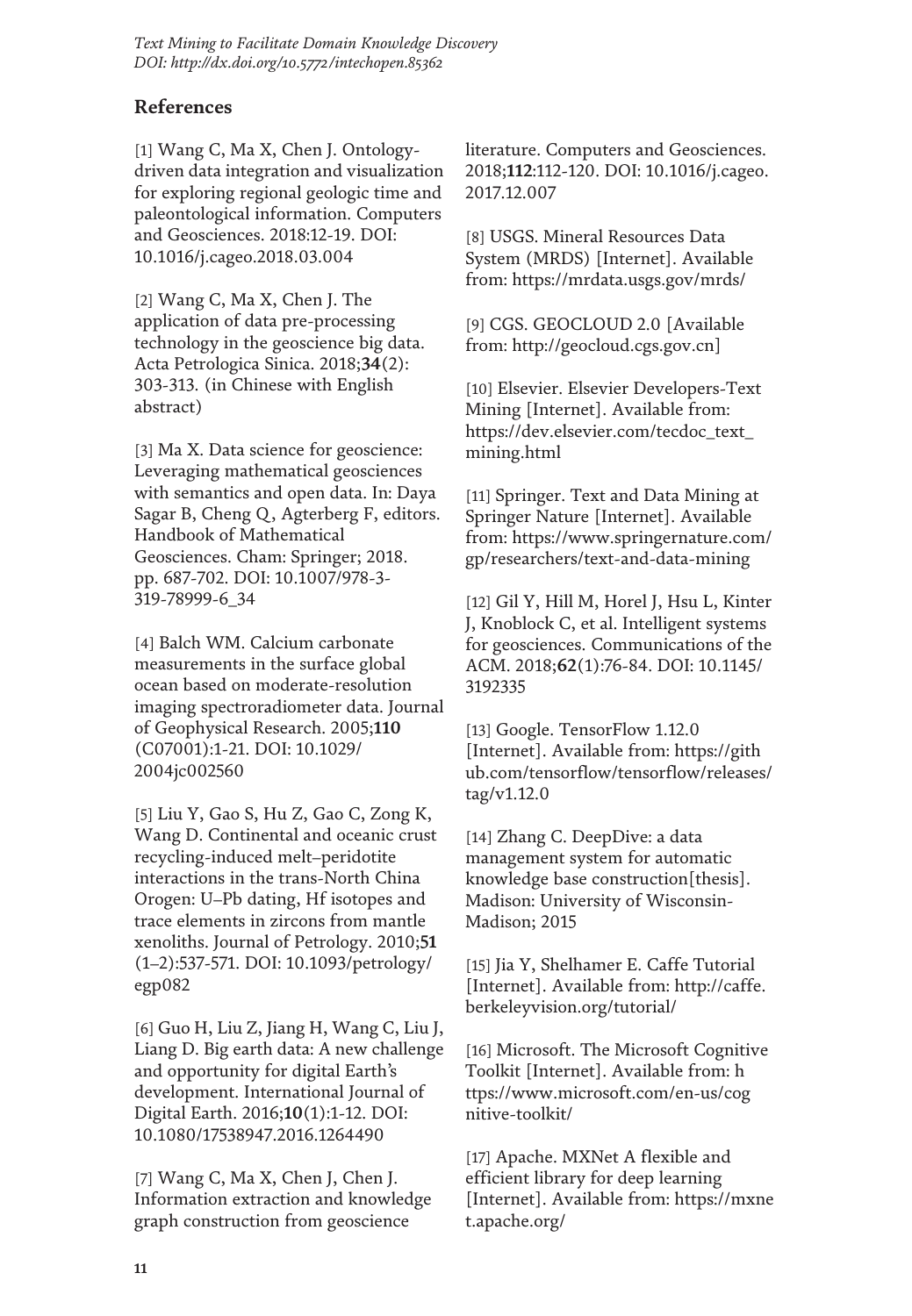[18] Hu B, Chen Q, Zhu F. LCSTS: A Large Scale Chinese Short Text Summarization Dataset. arXiv preprint arXiv:150605865. 2015

[19] Luhn HP. The automatic creation of literature abstracts. IBM Journal of Research and Development. 1958;**2**(2): 159-165

[20] Nallapati R, Zhou B, Gulcehre C, Xiang B. Abstractive text summarization using sequence-tosequence rnns and beyond. arXiv preprint arXiv:160206023. 2016

[21] Dong X, Gabrilovich E, Heitz G, Horn W, Lao N, Murphy K, et al. Knowledge vault: A web-scale approach to probabilistic knowledge fusion. In: Proceedings of the 20th ACM SIGKDD International Conference on Knowledge Discovery and Data Mining. ACM; 2014

[22] Lehmann J, Isele R, Jakob M, Jentzsch A, Kontokostas D, Mendes PN, et al. DBpedia–a large-scale, multilingual knowledge base extracted from Wikipedia. Semantic Web. 2015; **6**(2):167-195. DOI: 10.3233/SW-140134

[23] Bollacker K, Evans C, Paritosh P, Sturge T, Taylor J. Freebase: A collaboratively created graph database for structuring human knowledge. In: Proceedings of the 2008 ACM SIGMOD International Conference on Management of Data. AcM; 2008. DOI: 10.1145/1376616.1376746

[24] Suchanek FM, Kasneci G, Weikum G. Yago: A core of semantic knowledge. In: Proceedings of the 16th International Conference on World Wide Web. ACM; 2007. DOI: 10.1145/1242572.1242667

[25] Vrandečić D, Krötzsch MJCotA. Wikidata: A free collaborative knowledgebase. 2014;**57**(10):78-85. DOI: 10.1145/2629489

[26] Stanovsky G, Dagan I. Open IE as an intermediate structure for semantic tasks. In: Proceedings of the 53rd

Annual Meeting of the Association for Computational Linguistics and the 7th International Joint Conference on Natural Language Processing (Volume 2: Short Papers). 2015

[27] Mitchell T, Cohen W, Hruschka E, Talukdar P, Yang B, Betteridge J, et al. Never-ending learning. Communications of the ACM. 2018;**61**(5):103-115. DOI: 10.1145/3191513

[28] Hemerly J. Making metadata: The case of MusicBrainz; 2011. DOI: 10.2139/ssrn.1982823

[29] Boutet E, Lieberherr D, Tognolli M, Schneider M, Bansal P, Bridge AJ, et al. UniProtKB/Swiss-Prot, the manually annotated section of the UniProt KnowledgeBase: How to use the entry view. Methods in Molecular Biology. 2016;**1374**

[30] Maltese V, Farazi F. A semantic schema for GeoNames [Internet]. 2013. Available form: http://eprints.biblio. unitn.it/4088/1/techRep004.pdf

[31] Tseng Y-H, Lee L-H, Lin S-Y, Liao B-S, Liu M-J, Chen H-H, et al., editors. Chinese open relation extraction for knowledge acquisition. In: Proceedings of the 14th Conference of the European Chapter of the Association for Computational Linguistics. Vol. 2: Short Papers. 2014

[32] Zheng X, Li S, Feng J, Lin M, Song H, Zhang S. FudanDNN: A Deep Learning Framework with Easy-to-use GUI [Internet]. Available from: https://g ithub.com/FudanDNN/FudanDNN

[33] Gao JF, Li M, Wu A, Huang CN. Chinese word segmentation and named entity recognition: A pragmatic approach. Computational Linguistics. 2005;**31**(4):531-574. DOI: 10.1162/ 089120105775299177

[34] Huang L, Du YF, Chen GY. GeoSegmenter: A statistically learned Chinese word segmenter for the